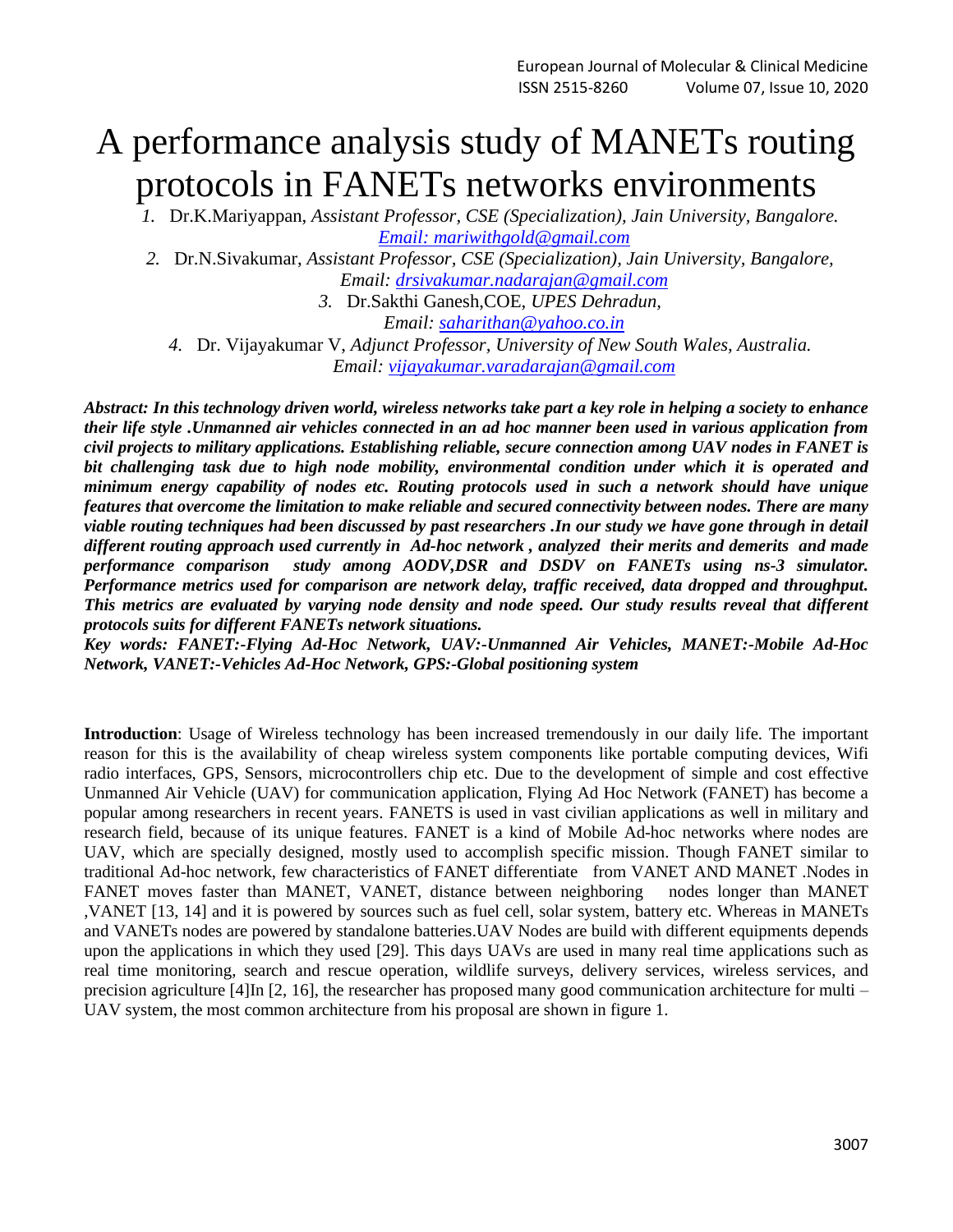

Simple FANET architecture, In Figure 1a [2, 16] we can see that the backbone UAV node play a part of a gateway to establish communication between base station and other sub-UAVs. Only the Gateway UAV will have high power communication utility, because it needs to communicate with ground station which is very far and to communicate with other UAV nodes it needs only less power because nodes are near to each other. The multigroups UAV architecture is basically the integration of ad hoc network and centralized network. As shown in Figure 1b [2, 16] for intra group communication it does not need ground station, but for inter group communication it need the support of ground station. Figure 1c [2, 16] represents the multi-layers UAV communication architecture where the communication system consists of many groups. The information transfer among groups does not require the help of the ground station; this greatly reduces the communication load and other computing burden of the ground station.

Routing is the process of finding a communication path from a source to destination .It uses suitable metrics and algorithms to find a optimal path that helps to build high performance communication networks.. Since the advent of DARPA in 1970s numerous protocols have been developed for wireless mobile network [3]. Such protocols must deal with the typical limitations of wireless mobile ad hoc networks, like minimum power availability, low bandwidth and high error rates, high packet dropout, less network life time etc.

The performance of FANETs greatly influenced by the routing mechanisms employed, hence design of suitable routing protocol for FANET is an important issues and research problems .At present there is no specific routing protocols available for FANET, hence the existing protocols used in MANET environment can be chosen depends upon FANETs network conditions and requirements [1].In this paper we discussed and analyzed the various routing protocols that are in use in ad-hoc networks currently and performed performance comparison on three main routing protocols namely AODV,DSR AND DSDV on FANETs.

The remainder of this paper is organized as follows .Section two introduces the concept of routing, routing method in MANETs, AODV, DSR, and DSDV Pocket routing principle. Section three presents about simulation parameter and metrics used. And in section four simulation results are analyzed and compared for the aforementioned protocols .Finally conclusion presented in section five.

**2.Standard Routing Protocols** :Developing a specific routing protocols for mobile ad hoc network is vital, because of its unique communication environment.There are mainely three types of routing mechanisms used in MANET.

1.Table-driven( Proactive) 2.On-demand (Reactive) 3. Hybrid (combination of both)[32]

**Table –driven protocols**: Each nodes finds the routing path for all destinations and store collected routing information in its own routing table .To learn the current network topology nodes frequently exchanges routing information to the neigbouring nodes .

Proactive strategy alwayes keeps valid path to all source and destinations pairs even if the path are not currently used.Main advantage of this approach is ,it can forward packet immediately as ready made route is available for each source and destination pairs.However,the draw back is control packet overhead ,which consumes sigificant amount of network bandwidth as well as node energy [33,34]. ].Two important proactive protocols are 1.Optimized link state routing (OLSR)[35] 2. Destination Sequenced Distance Vector (DSDV) [12]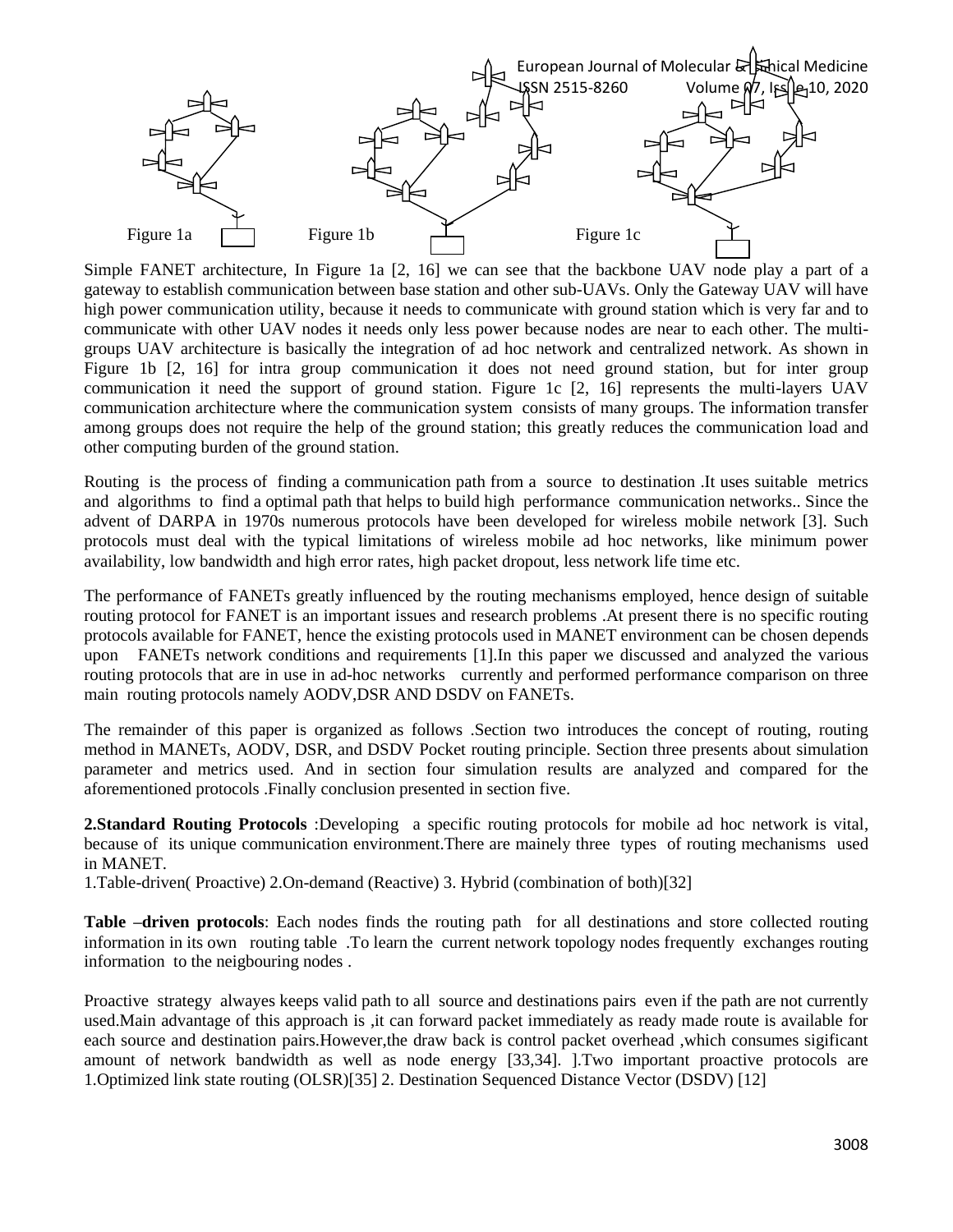## European Journal of Molecular & Clinical Medicine ISSN 2515-8260 Volume 07, Issue 10, 2020

**On demand routing protocols:** Unlike reactive approach this 'on demand protocols' using route discovery mechanisum it finds the path on demand .When there is a need for a path between two nodes it establishes the routes.It uses route request packet(RREQ) and route reply packet in route discovery process to find the routes between given pairs of nodes.After establishing route it retains this routing information until receiving node not reachable or established route is no more required by source.During packet transmission sometime DLL link may breakdown, due to that packet could not reach the destination, in such a situation route maintenance procedure will be intiated to find the active alternative routes.Main advantage of reactive protocols compared to proactive is, it needs minimum control packet overhead which leads to low bandwitdh consumption , less power utilization and minimum network congestion. Most common on 'demand routing protocols' are 1.Ad hoc ondemand(AODV)[9], 2.Dynamic Source Routing (DSR) [10]

Hybrid routing: The features of both reactive and proactive protocols are combined to form a Hybrid protocols**.** Here the big network is divided into groups called Zones, for communication between nodes inside a zone proactive protocols are used for routing and to communicate between nodes which are in different zones reactive protocols used. Two main protocols which come under hybrid routing are 1.Zone-based routing protocol (ZRP) [36] 2.Sharp hybrid adaptive routing protocol (SHARP) [37].

In our study we use Ad hoc On-demand Distance Vector (AODV) and Dynamic Source Routing (DSR) from reactive routing protocols and Destination Sequenced Distance Vector Routing (DSDV) from the proactive one. We have chosen these three MANET routing protocols because MANETs working group or Internet Engineering Task Force (IETF) constituted these protocols as a reference for other multi hop ad hoc networks routing protocols [8].

**2.1. Ad Hoc On-demand Distance Vector (AODV).** It is one of the reactive kind of protocol, here when a node want to send a packet to other node ,it checks it is own routing table information,if route exists then it uses that route and transmit the packets .If the routing table has no valid route information then it initiates route discovery process using RREQ broadcast messsage[9].In case multiple route exists between two pairs of nodes ,then it selects shortest path among them.

AODV is verymuch suitable in a network envirnment where there is scarcity of network resources like bandwitdh & power. The main limitation of wireless networks are bandwitdh and power ,so for such a networks environments AODV can be a better choice.It establishes route in two phases namely route discovery phase and route maintenance phase.

#### **Route Discovery process :**

Route discovery process is initiated by source node, when it does not have valid path information to its intended destination.Discovery process generates RREQ packet and it broadcast to neigboring nodes which in turn re forward to thier neighbors and it goes on, until RREQ reaches an intermediate node that has a valid route to required destination or it reaches destination node.

| Table 2.1: RREO Packet Held |                                     |  |  |
|-----------------------------|-------------------------------------|--|--|
| <b>TYPE</b>                 | FLAG                                |  |  |
| Source IP                   | Destination IP                      |  |  |
| Source Sequence Number      | <b>Destination Sequence Numbers</b> |  |  |
| <b>Broadcast ID</b>         | <b>Hop Count</b>                    |  |  |

Table 2.1: RREQ Packet field

Broadcast ID along with source IP used to uniquely identify the each RREQ initiated by source nodes.when a source node initiate new RREQ , it is old broadcast id will be incremented by one. Sequence number is used by intermediate node to make sure loop free condition and to find the freshness of the available route information . When RREQ packet arrives at a intermediate node, before it reforward to its neighbours, it builds the reverse route to the sender node by noting in its routing table, the address of the adjustant node from which the first copy of RREQ received.The intermediate nodes which has fresh route to destination or destination nodes after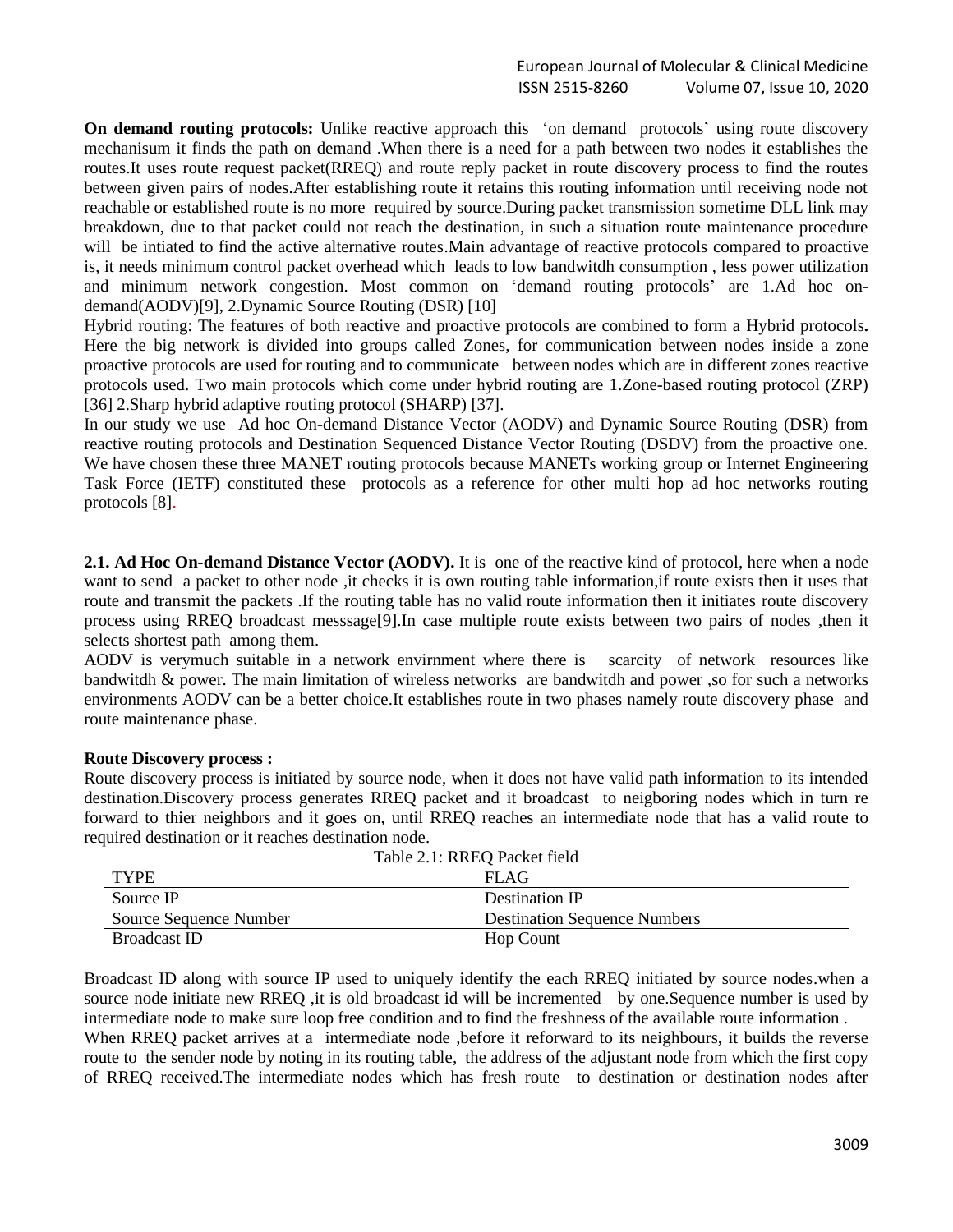receiving RREQ,generates the RREP packet and send it to source node via the reverse route that is established during route discovery process.

How reverse path established during RREQ transmission , same way RREP packet are used by each intermediate in the reverse path,notes the path in routing table while the RREP traverses along the reverse route.So when RREP reaches source node, forward and reverse path are established between source and destination pairs.More importantly after this each intermediate node need to remember only the next hop to the destination.

**Route Maintenance**: After finding the route to destination by route discovery process, the source node forward packets via established route using multi hop mode transmission to its destination.Frequent link failure at DLL may happen in ad hoc networks becuase of the high mobilty nature and stand alone battery drainage issues.Intermediate nodes reqularly exchanges hello packet to neighbours to say they are active ,using this message intermediate node can validate the routing information stored in its table.At the time of invalid path detection ,it delete the routing information from the table and send route error message using RERR PACKET in the reverse direction to the source nodes.After receiving RERR,Source node initiate the route discovery process with new broascasting id.[9]



Fig2.1(a) :Route discovery process



Fig 2.1 (b) Route maintenance process

Figure 2.1: AODV Route discovery and route maintenance

Figure 2.1(a) illustrate the route discover process,where it is assumed that network consists of 15 mobile nodes.Node S which need to transmit packet to destination node 'D',initially start the route discovery process by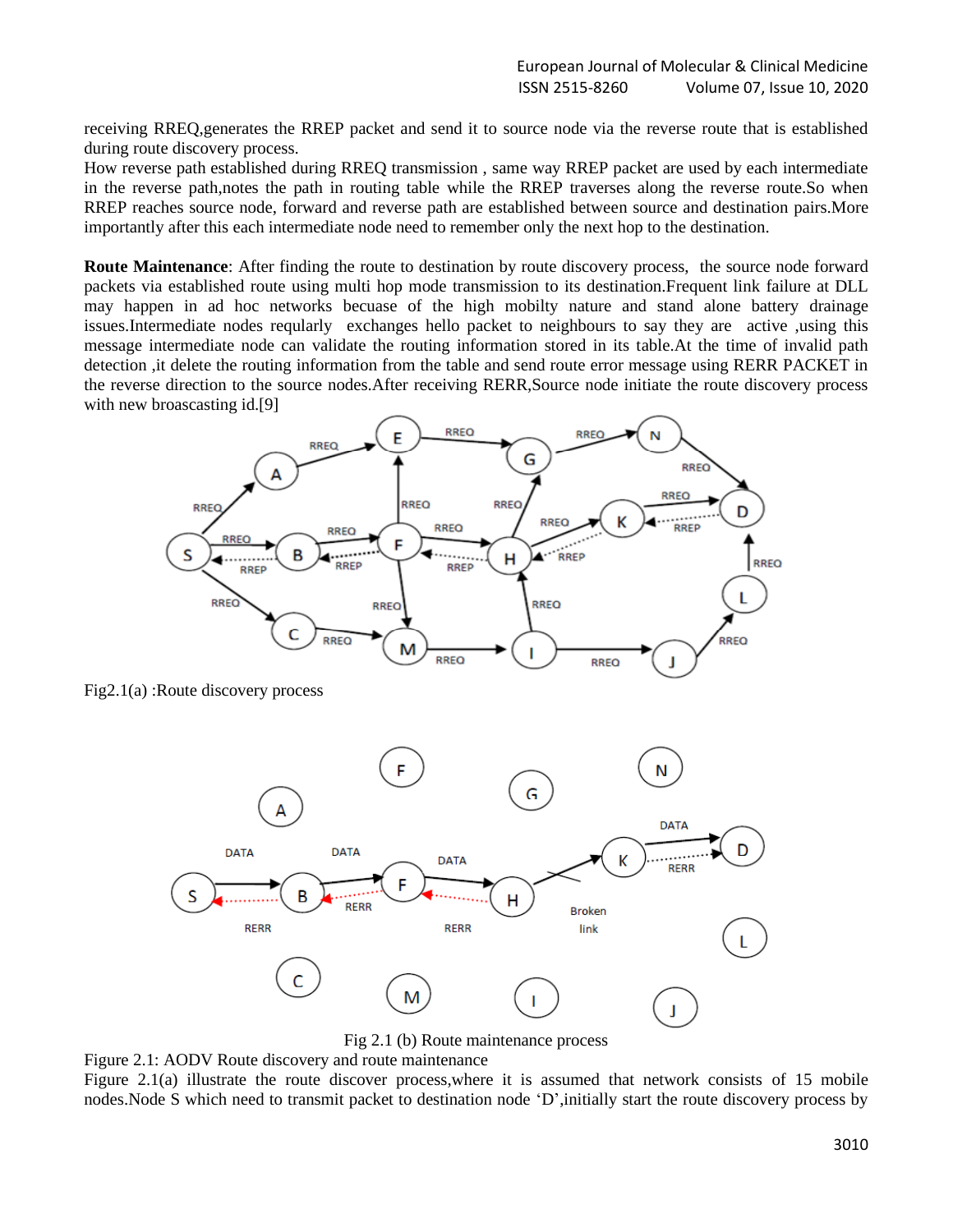generating RREQ packet and broadcast the RREQ in the network.The neigbouring nodes of 'S' are 'A','B' & 'C'.They receive the RREQ packet request ,first examines the replication of packets, if its new,then they record 'S' on the routing information table as a reverse path to node S. Next all nodes check their routing information table for valid path entry for destination nodes,they rebroadcast the route discovery packet, if they do not have valid route entry.The intermediate nodes which has valid route entry in the routing table will reply RREP packet via reverse path towards source node.In the figure 2.1(a) it is assumed that none of the intermediate node has valid route,so RREQ packets reaches the destination via multiple routes.Finaly the destination nodes generates RREP packet and send via shortest reverse path(minimum hop count) towards source node S.Destination nodes send RREP packet via D-K-H-F-B-S as it is the shortest path among three the available path.

| TABLE:2.2: RREP Packet field |                                     |  |
|------------------------------|-------------------------------------|--|
| <b>TYPE</b>                  | <b>FLAG</b>                         |  |
| Source IP                    | Destination IP                      |  |
| Source Sequence Number       | <b>Destination Sequence Numbers</b> |  |
| <b>Broadcast ID</b>          | <b>Hop Count</b>                    |  |
| Life time                    |                                     |  |

Figure 2.1 (b) illustrates the maintenance process for DLL link failure. In case of link failures the intermediate nodes informs the source and destination nodes using RERR packet. In figure 2.1(b) the link between intermediate node H & K broken, so H & K, Generate RERR packets and transmits to source and destination respectively. Nodes in the forward and reverse path, before forwarding the RERR to the neighboring nodes, deletes their route entry after seeing the RERR packet as this route is no more available. Source nodes when it receives the RERR packet it initiate new route discovery process with new broadcast ID.

**2.2. Dynamic Source Routing (DSR)[**10]: It is one of the classic reactive routing protocols different from others by source routing process.In DSR routing packets contains all the routing information ,that is each packet contains address of the all nodes between source to destination through which packet travels. So intermediate nodes need not have routing information for each destination and it does not need periodic hello packet exchanges between the neigbouring nodes.The main advantages of DSR compared to AODV is reduced bandwitdh requirements,less power consumption but network delay is high as it chooses the path without considering path distance and more processing burden at the intermediate node.Two phases of DSR are route discovery and route maintenance**.**

**DSR route discovery** :In DSR Routing, node having a packet to send to a destination, checks its routing table for routing information, if not found, intiates route discovery process by generating RREQ packet and floods in the networks.Upon receiving the RREQ packet intermediate nodes reforward the RREQ to its neighbours after adding its address in path record field , if the following listed conditions are meets.1.Not a destination node 2.RREQ is fresh 3.No routing information in its cache.This process will continue until RREQ reaches the intermediate node which has route information to the destination or RREQ received by destination node.In both scenario node will generate RREP packets, which contains the route record consists of the address of all nodes through which RREQ travelled .RREP packets transmitted back to source by unicast transmission using the path information available in RREQ record.

**DSR Route Maintenance Process**: DSR uses acknowledgments based link failure detection system for finding disconnected DLL link.when a node sends packet, it waits for a acknowledgments from the receiving nodes,if acknowledgments is not received in prescribed time interval , RERR packet is transmitted back to source node.Nodes which receives the RERR packet removes the route entries in the cache. Source node re initiate the route discovery process after seeing RERR packet.

**2.3. Destination Sequenced Distance Vector Routing (DSDV)[**12] :It is a kind of proactive routing protocols of enhanced version of distributed bellman-ford algorithum with loop free routes implementation by sequence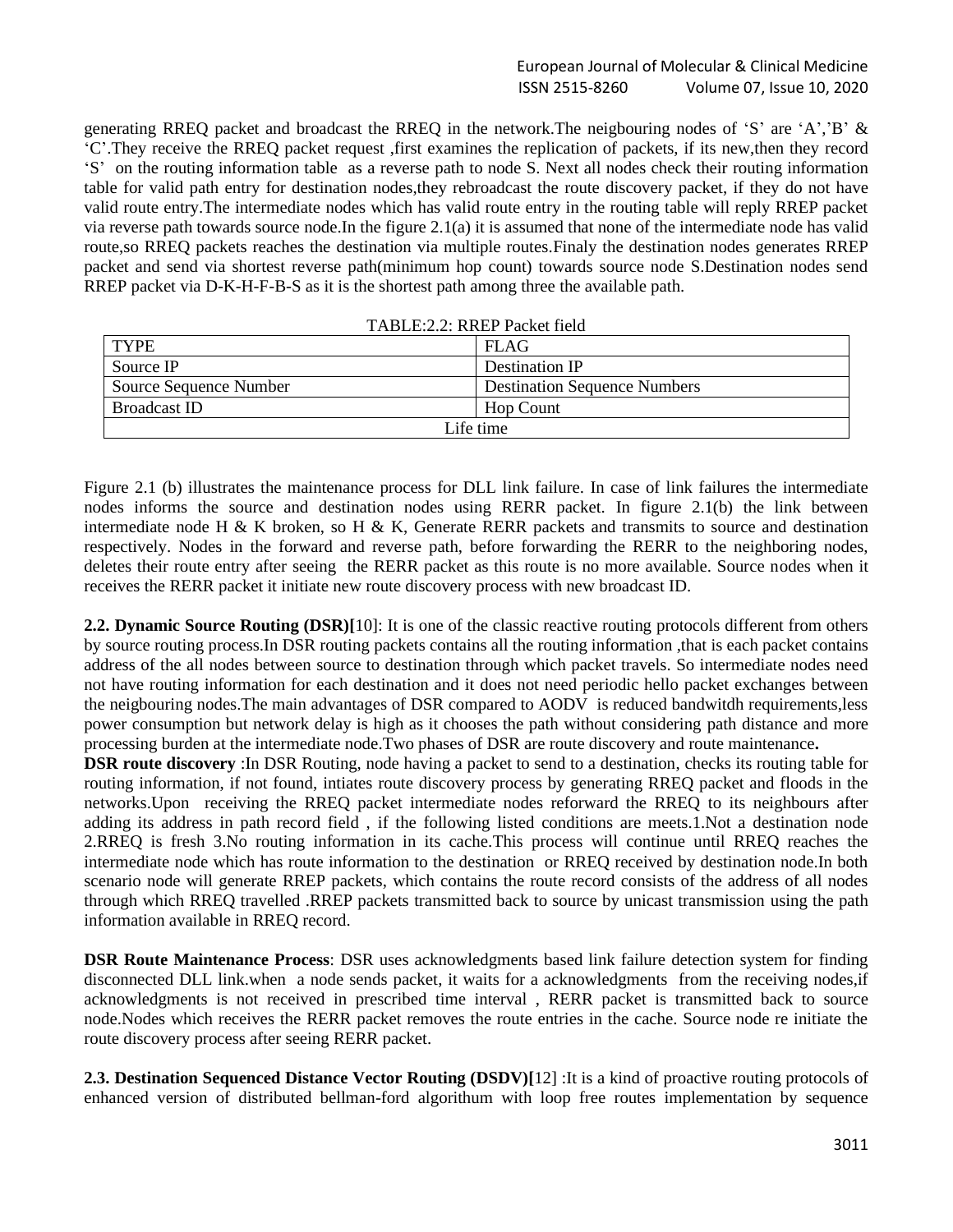number. In DSDV each node maintains routing tables which contains the following information 1.List of destinations 2.Next hop to each destinations. 3.Destination sequence number 4.Total number of hops to each destination.Routing information available at each nodes are shared periodically to neighbouring nodes using broadcast DSDV packet .

In DSDV nodes uses the sequence number to check the freshness of the route information,if it is new then nodes updates its entries than forward the updated information to all neighbours. For exampel if a node 'B' receives broadcast packet from node 'A',then node 'B' check its routing table with the received one,if the sequence number entry is new then it update entries and forward the packet.When this packet is received by another node 'C',which is not a neighbour to 'A' ,its checks own routing entry to check the node 'A' entry is new,if it is new then node 'C' updates its entry relative to node 'A'.For node 'C',node 'B' acts as next hop to reach 'A'

Example : Figure 2.2 shows network with 6 nodes in two different topology ,figure 2.2(a) depicts initial topology of the network and table 2.2(a) shows its corresponding routing table entry at node 2. Figure 2.2( b) shows the new network topology after the movement of node 3 and table 2.2(b) shows updated version of the node 2 routing table entry after topology change.



a) Topology before node 3 movement



**Figure 2.2: Examples of routing table updates in DSDV Table 2.3: Initial routing table entry of node 2**

| Table 2.0. Initial Fouring table chtr $\gamma$ of hour 2 |                 |               |                 |
|----------------------------------------------------------|-----------------|---------------|-----------------|
| <b>Destination</b>                                       | <b>Next hop</b> | <b>Metric</b> | <b>Sequence</b> |
|                                                          |                 |               | SQN602-1        |
|                                                          |                 |               | SQN88-2         |
|                                                          |                 |               | SQN210-3        |
|                                                          |                 |               | SQN446-4        |
|                                                          |                 |               | SQN342-5        |
|                                                          |                 |               | SQN746-6        |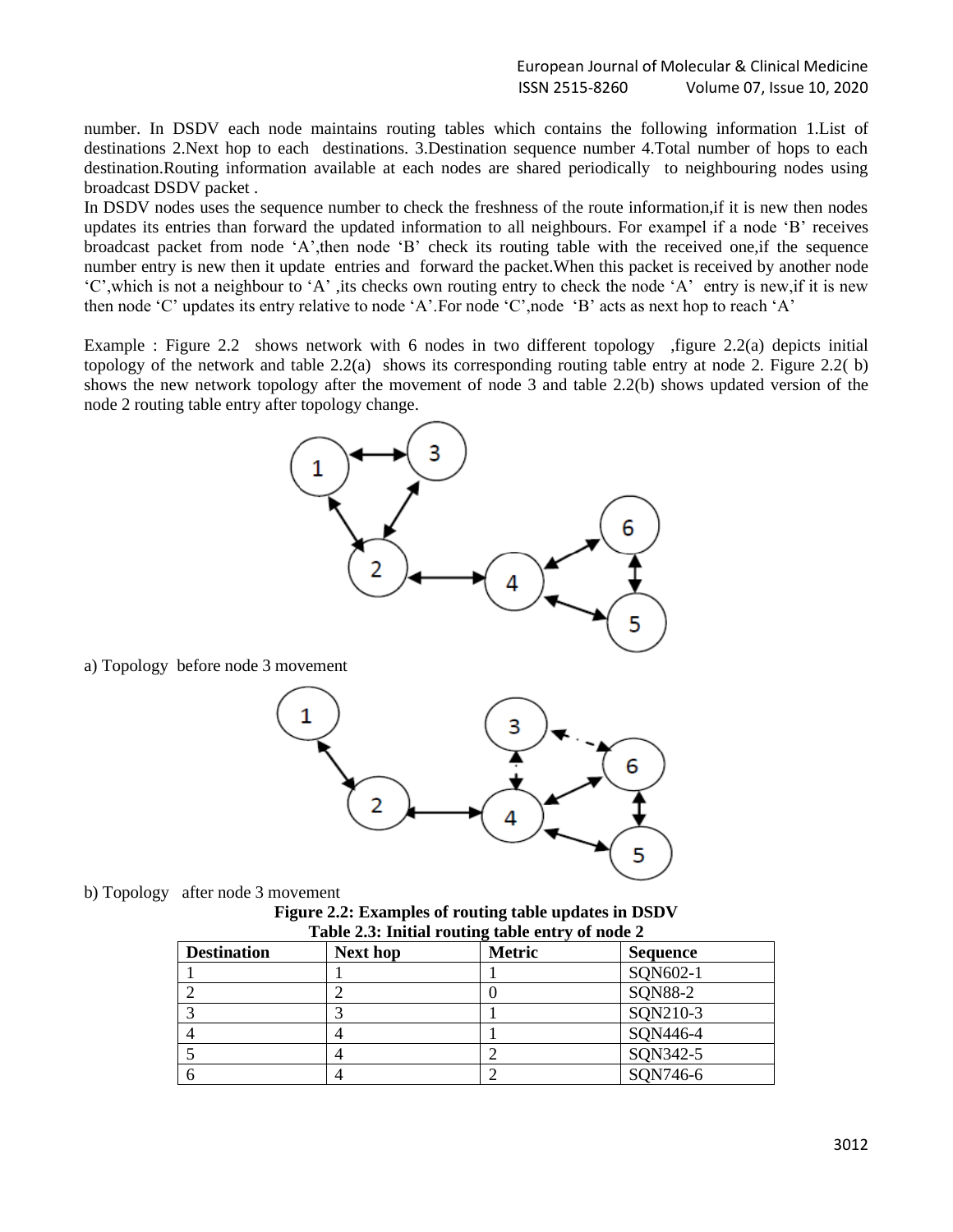|                    |                 | . .           |          |
|--------------------|-----------------|---------------|----------|
| <b>Destination</b> | <b>Next hop</b> | <b>Metric</b> | Sequence |
|                    |                 |               | SQN602-1 |
|                    | ∠               |               | SQN88-2  |
|                    |                 |               | SQN234-3 |
|                    |                 |               | SON446-4 |
|                    |                 |               | SQN342-5 |
|                    |                 |               | SQN746-6 |

**Table 2.4: Updated node 2 routing table after movement of node 3**

Network delay in DSDV compared DSR and AODV is very low, One major problem in DSDV is "count-toinfinity" problem, requires more time to detect node or link failure, for example when total number of node in networks is 'N' , it take 'N' iterations approximately to detect node failure [17]. Other drawback is control packet overhead due to periodic routing information updates between neighbors.

**3.Simulation environments and metrics** 

| Simulation area             | 5000 m x 5000m           |  |  |
|-----------------------------|--------------------------|--|--|
| Maximum UAV speed           | $20 \text{ m/s}$         |  |  |
| Minimum UAV spedd           | 10m/s                    |  |  |
| Maximum number of UAV nodes | 30                       |  |  |
| Minimum number of UAV nodes | 15                       |  |  |
| Total simulation period     | 1000 sec                 |  |  |
| <b>CBR</b>                  | 512 Bytes                |  |  |
| Mobilty models              | Random waypoint mobility |  |  |
| Altitude                    | $400 \text{ m}$          |  |  |
| DLL protocol                | 802.11 b                 |  |  |

|  |  | <b>Table 3.1. Simulation Environment</b> |
|--|--|------------------------------------------|
|--|--|------------------------------------------|

The evaluation metrics used for performance comparison among the aforementioned MANETs routing protocols are throughput, packet dropped, network delay and traffic received.

Network delay (sec): It represents the end to end delay of the each transmitted packets between source nodes to destination nodes. Network delay is important issues for live stream data. Significant delay in network leads to poor network performance.

Traffic received: The total amount of traffic received (bits/sec) by each destination in the entire network.

Data dropped: The total number of data (bits/sec) dropped due to network failure .Data are lost or dropped due to link failure in MAC layer, coverage area issues ,battery failure or due to bandwidth ,corrupted received bits, and buffer overflow in the intermediate node in multi hop link.

Throughput : It is the measures of how many packets or bits arrive at destination successfully measured in packet /sec or bits/sec.

### **4. Performance evaluation of existing Ad hoc network protocols in FANETs .**

This section presents detail simulations results of one proactive routing protocol (DSDV) and two reactive ad hoc routing protocols (AODV, DSR) by means of NS-3 simulator [18]. The aim of the simulation is to evaluate the relative performance among there important existing routing protocols and to suggest , appropriate routing protocol for FANET in different network condition . Moreover, it provides a response to one of the important researcher question *"Which conventional routing protocol of MANETs is suitable for FANET Environments?*

**Network delay analysis***: Graph in* Fig.4.1 depicts the average network delays of DSR,AODV, & DSDV for different nodes density and different UAV nodes speed. By comparing the Fig. 4.1(a) and Fig. 4.1(b), we can find that when node density is less,the network delay of DSDV protocol not much influenced by increse of node speed. But, the network delay of AODV and DSR routing increases notably with the increase in node speed.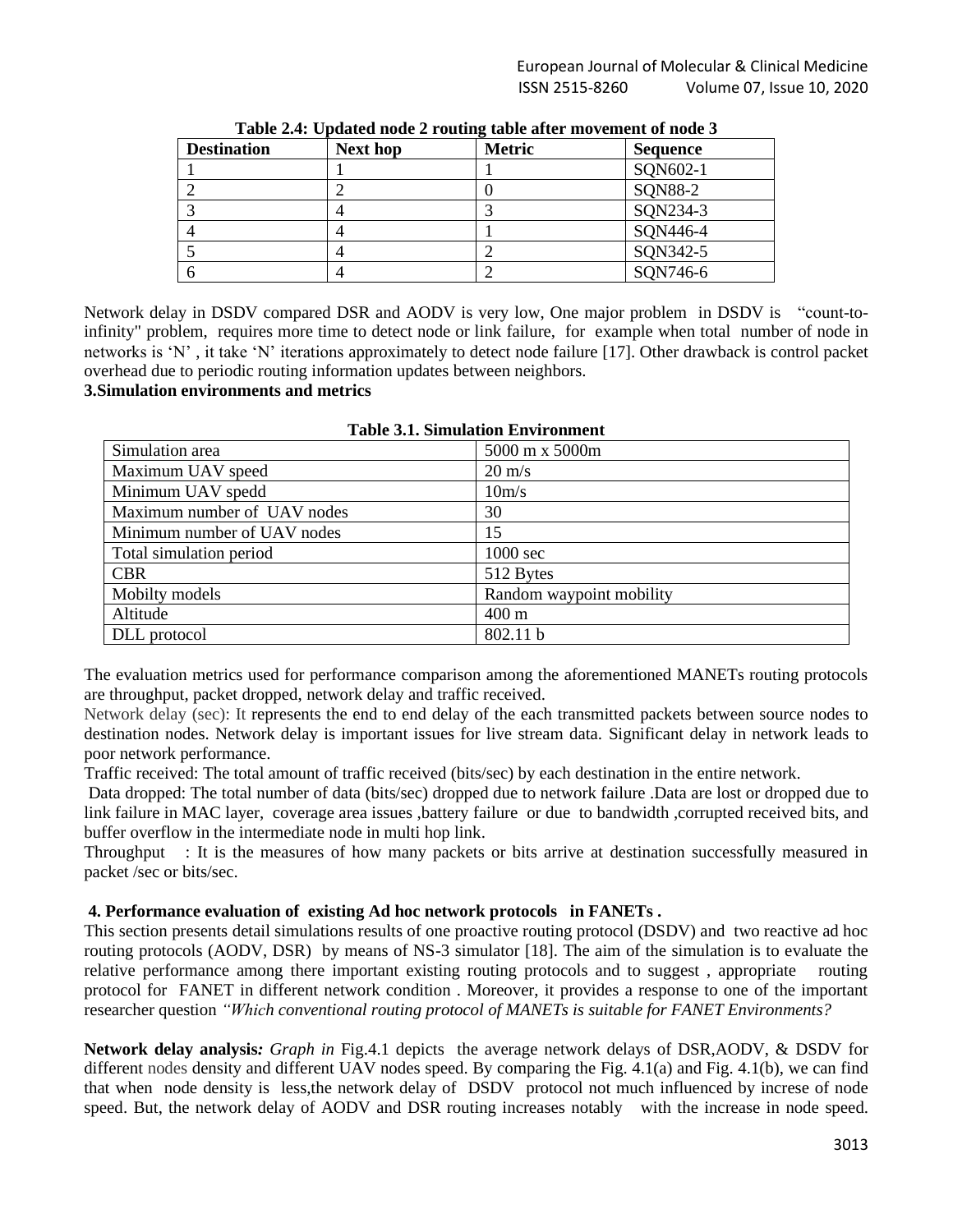### European Journal of Molecular & Clinical Medicine ISSN 2515-8260 Volume 07, Issue 10, 2020

Observing the Fig. 4.1(c) and Fig. 4.1(d), we can find that when the node density is high, the network delay is not severely affected by the node speed. Observing Fig. 4.1(a) and Fig. 4.1(c), we can understand that when the node speed is minimum,there is a very little variation in network delay on DSDV for node density variations.But for AODV& DSR delay increases notably with the increase of node density. By comparing Fig. 4.1(b) and Fig. 4.1(d),we find that, when the node speed is increased , the network delay of DSDV has very small amount of variation with respect to the node density variations, but the network delay of AODV and DSR increases greately with the increase of node density. From the above comparison result, we can conclude that DSDV Routing protocols has minimum network delayin all four network conditions.AODV network delay is very less compared to DSR,and similar to DSDV when network size and speed is low.



**FIGURE 4.1.**Average network delay 4.1 (a) nodes density 15, nodes speed 10m/s. (b) node density 15, node speed 20m/s. (c) nodes density 30, node speed 10m/s. (d) nodes density 30, node speed 20m/s.

**Traffic received analysis**: Graph *in* Fig.4.2 depicts the average traffic received of DSR, AODV, & DSDV for different nodes density and different UAV nodes speed. By comparing the Fig. 4.2(a) and Fig. 4.2(b), we can find that when node density is less, the average traffic received by AODV & DSDV protocols are not severely affected by the node speed. But, the average traffic received by the DSR protocols increases notably with the increase of the node speed. Observing the Fig. 4.2(c) and Fig. 4.2(d), we can find that when the node density is high, the average traffic received in all three protocols severely affected by the node speed. Observing Fig. 4.2(a) and Fig. 4.2(c), we can understand that when the node speed is minimum, for all three protocols average traffic received increases considerably with the increase in node density. By comparing Fig. 4.2(b) and Fig. 4.2(d), we can say that, when the node speed is increased, average traffic received also increases with increase in node density for all three protocols. But for DSDV it is minimum & AODV and DSR increases greatly with the increase of node density. From the above comparison result, we can conclude that DSR has better traffic received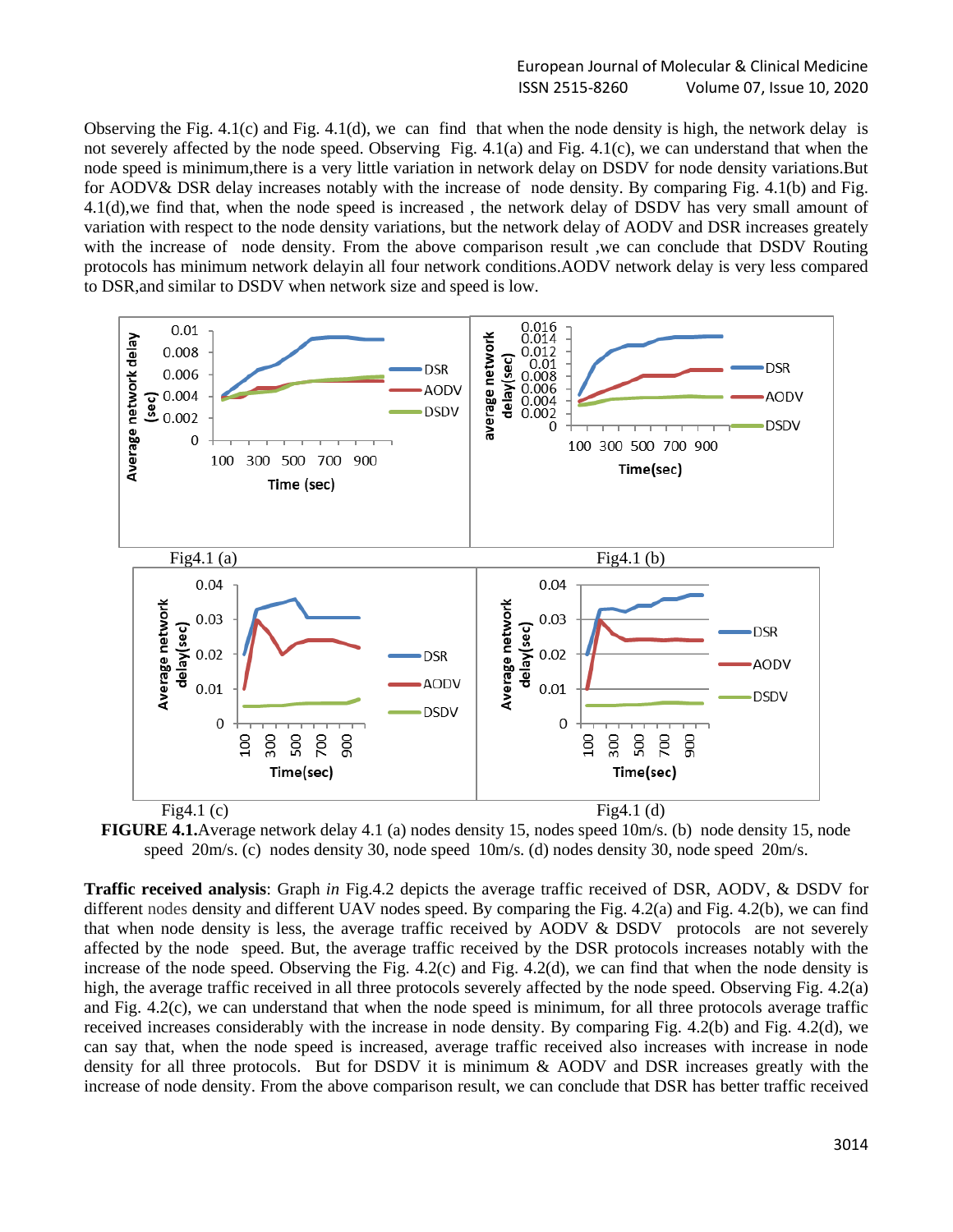performance in all four network condition. AODV traffic received performance is good when node density is high. DSDV has very poor network traffic received performance in all four network condition.



**FIGURE 4.2.**Average traffic received (a) node density 15, node speed 10m/s. (b) node density 15, node speed 20m/s. (c) node density 30, node speed 10m/s. (d) nodes density 30, node speed 20m/s.

**Data dropped analysis:** *Graph in* Fig.4.3 depicts the average data dropped of DSR, AODV, & DSDV for different nodes density and different UAV nodes speed. By comparing the Fig. 4.3(a) and Fig. 4.3(b), we can find that when node density is less, the average data dropped by all three protocols increases considerably with the increase in node speed. Observing the Fig. 4.2(c) and Fig. 4.2(d), we can find that when the node density is high, average data dropped by DSR protocols increases considerably with the increase in node speed. Observing Fig. 4.2(a) and Fig. 4.2(c), we can understand that when the node speed is minimum, for all three protocols average data dropped are not much influenced by the increase in node density. By comparing Fig. 4.2(b) and Fig. 4.2(d), we can say that, when the node speed is increased, average data dropped also increases with increase in node density for all three protocols. As a conclusion we find that AODV perform better than other protocols in all four network conditions.DSR performance is very poor compared to other two protocols when the node speed is high. DSDV and AODV have similar performance when network size and speed is high.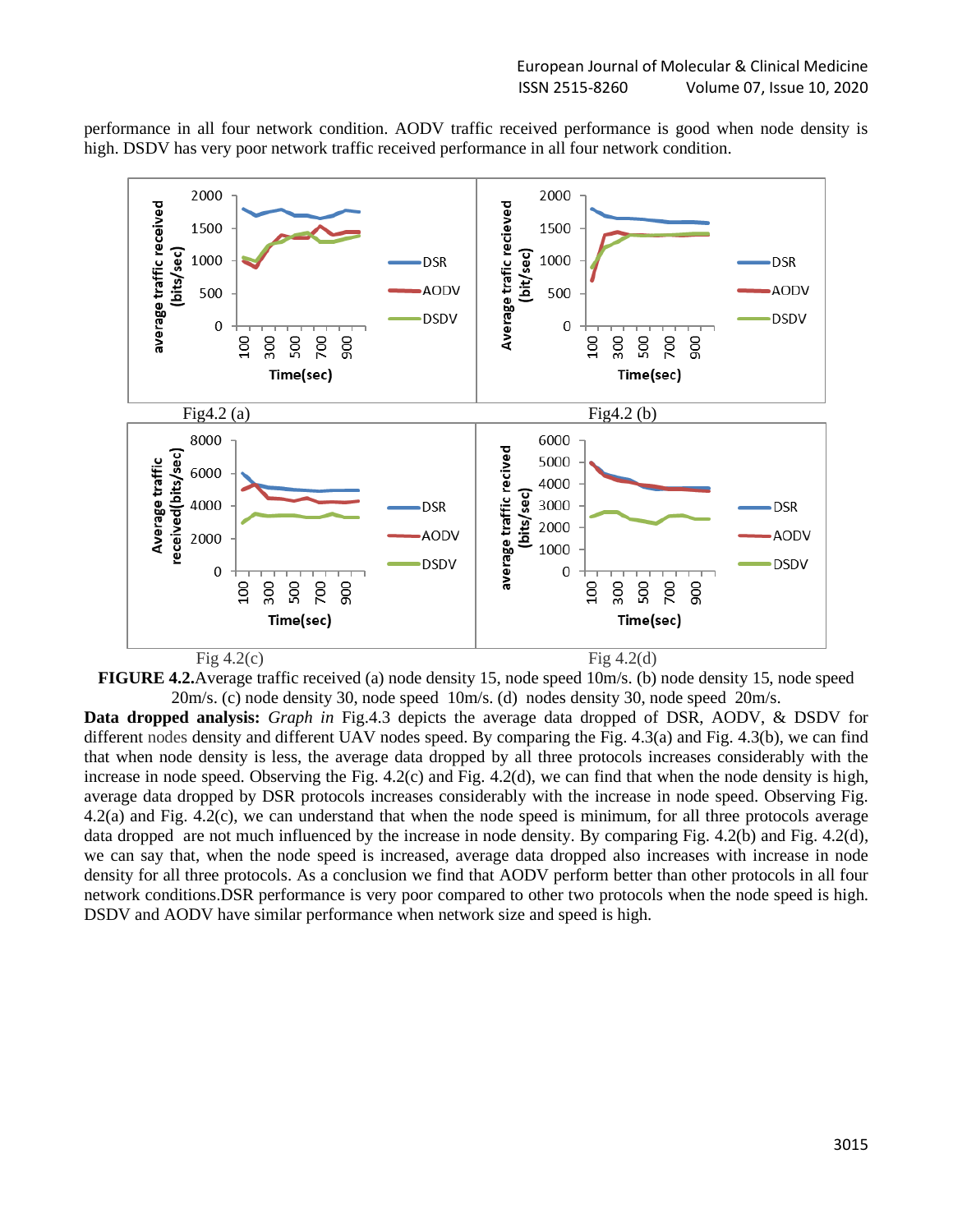

**FIGURE 4.3.**Average data dropped (a) node density 15, node speed 10m/s. (b) nodes density 15, node speed 20m/s. (c) node density 30, no speed 10m/s. (d) nodes density 30, node speed 20m/s.

Throughput analysis: *Graph in* Fig.4.4 depicts the average throughput of DSR, AODV, & DSDV for different nodes density and different UAV nodes speed. By comparing the Fig. 4.4(a) and Fig. 4.4(b), we can find that when node density is less, no much variation in the average throughput by all three protocols for the increase in node speed. Observing the Fig. 4.4(c) and Fig. 4.4(d), we can find that when the node density is high, no much variation in average throughput with the increase in node speeds. Observing Fig. 4.4(a) and Fig. 4.4(c), we can understand that when the node speed is minimum, for all three protocols average throughput increases considerably with the increase in node density. By comparing Fig. 4.4(b) and Fig. 4.4(d), we can say that, when the node speed is increased, average throughput also increases with increase in node density for all three protocols. Compared other two protocols AODV throughput performance is good in all four network situations.

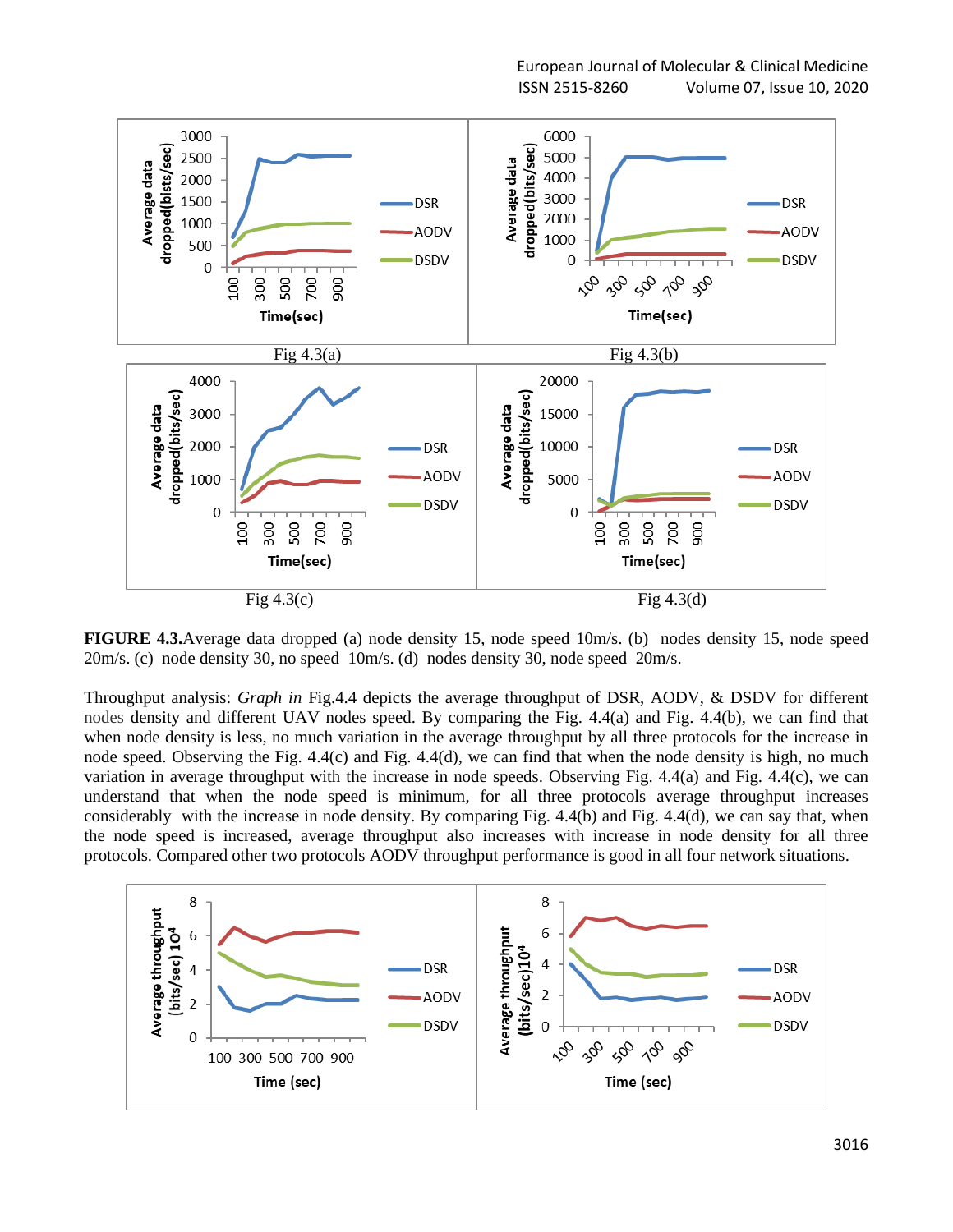

**FIGURE 4.4.**Average throughput (a) node density 15, node speed 10m/s. (b) nodes density 15, node speed 20m/s. (c) node density 30, node speed 10m/s. (d) nodes density 30, node speed 20m/s.

**Conclusion**: As we all aware that FANET is one of the growing network environment used in many emergency relief operational field such as in natural calamity situation, medical help during pandemic in remote places, in military coordination during war, and other civilian and research applications. MANETs is popular among us for such a networks needs. Although FANET and MANET have many similar features, in some network environment FANET is more preferable than MANET because of its unique features such as Long distance coverage, fuel based power supply ,remote are coverage ,fast deployment . As such now there is no specific routing algorithm available for FANET, we can choose among standard existing MANET protocols for FANET application. In our work we analyzed three important MANET protocols [AODV, DSDV, DSR] for their adaptability in FANET environments. Performance evaluation under four different network condition [(Minimum network size, Minimum node speed),( Minimum network size, Maximum node speed), (Minimum network size, Minimum node speed) and (Maximum network size, Minimum node speed)]is performed .The following are the key findings of our research work. DSDV routing method is very good choice for network delay sensitive application in FANETs, because compared to other two protocols network delay for DSDV is very minimum in all four tested condition. AODV is most preferable among all three ,when the application is sensitive to throughput, because compared to all other two protocols AODV has good throughput and less packet dropout for all four tested condition and in addition when network size and speed minimum it has minimum network delay. DSR provides good traffic received performance compared to other two protocols for all four tested network condition .DSR has poor throughput and high data dropout in all network condition.

### **Reference:**

1. Hua Hang and Zhiyong Liu, "An optimization routing protocol for FANETs", EURASIP Journal on Wireless Communications and Networking (2019) 2019:120.

2. Qianqian Sang , "Honghai Wu Ling Xing and Ping Xie ,Review and Comparison of Emerging Routing Protocols in Flying Ad Hoc Networks", Symmetry 2020, https://doi.org/10.1186/s13638-019-1442-0.

3. D. B. Johnson, "Validation of wireless and mobile network models a simulation,

"proceedings of the DARPA/NIST Workshop on Validation of Large- Scale Network Models and Simulation, 1999.

4. Mohamed nadir bouko berkine and Mohamed benbouzid "A critical review on unmanned aerial vehicles power supply and energy management :solutions strategies and prospects",science direct ,applied energy ,volume 255,December 2019.page:113823.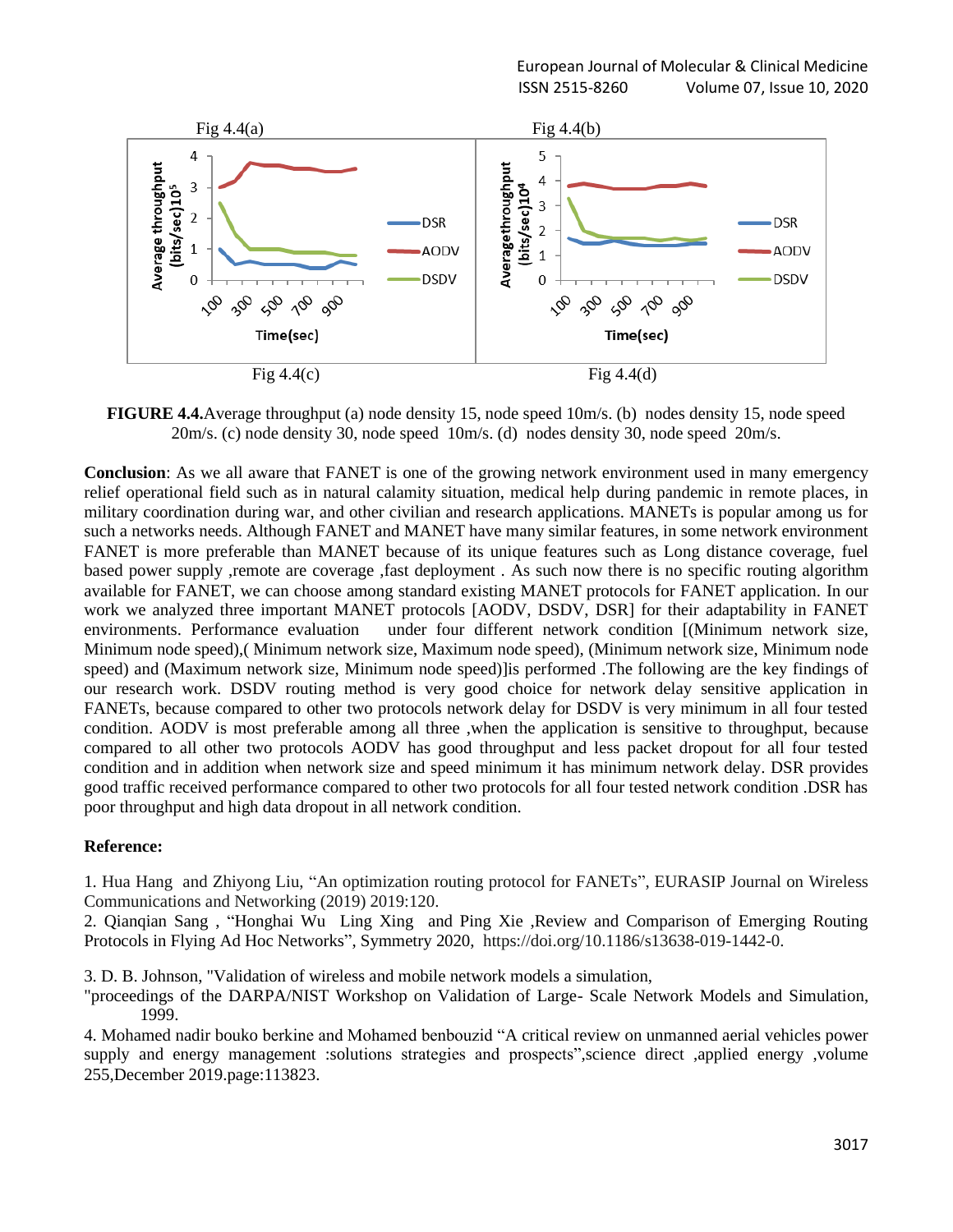5. R.Ramanathan and J.Redia, " Brief Overview Of Ad Hoc Networks: Challenges and Directions", IEEE Communications Magazine, pp. 20-22, 2003

6. S.Basagni, M.Conti, S.Giordano, I.Stojmenovic, Second Edition, "MOBILE AD HOCNETWORKING Cutting Edge Directions," John Wiley & Sons, Inc., 2013.

7. Ilker Bekmezci , Ozgur Koray Sahingoz ,samil Temel "A survey Flying Ad-Hoc Networks (FANETs)" ,Else vier, Ad Hoc Networks 11(2013) 1254-1270.

- 8.S.Basagni, M.Conti, S.Giordano, I.Stojmenovic, Second Edition, "MOBILE AD HOCNETWORKING Cutting Edge Directions," John Wiley & Sons, Inc., 2013.
- 9. C. E. Perkins, E. M. Belding-Royer, and S. Das, "Ad hoc on-demand distance vector (AODV) routing", Network Working Group, RFC 3561, 2003.
- 10.D. B. Johnson, D. A. Maltz, and Y-C. Hu., "The dynamic source routing (DSR) protocol for mobile ad hoc network", IETF MANET Working Group, Internet Draft, 2004.
- [11] G.Fettweis and E.Zimmermann, "Ict Energy Consumption Trends And Challenges," The 11th International Symposium on Wireless Personal Multimedia Communications (WPMC), 2008.
- 12.C. Perkins and P. Bhagwat, "Highly dynamic destination sequenced distance-vector routing (DSDV) for mobile computers," Computer Communications Review, pp. 234- 244, 1994.

13.J. Clapper, J. Young, J. Cartwright, J. Grimes, " Unmanned Systems Roadmap 2007–2032", Tech. rep., Dept. of Defense, 2007.

14.Z. Han, A.L. Swindlehurst, K.J.R. Liu, "Optimization of MANET connectivity via smart deployment/movement of unmanned air vehicle", IEEE Transactions on Vehicular Technology 58 (2009) 3533– 3546.

15.xiaopeng tan ,Zhen zuo, Shaojing su,Xiaojun guo,Xiaoyong sun,and Deng jiang, "Performance Analysis of Routing Protocols for UAV Communication Networks", IEEE access, Special section on advanced communication and networking techniques for wireless connected intelligent robot swarms, May 29,2020

16.Li, J.; Zhou, Y.; Lamont, L. "Communication architectures and protocols for networking unmanned aerial vehicles". In Proceedings of the 2013 IEEE Globecom Workshops (GC Wkshps), Atlanta, GA, USA, 9–13 December 2013.

17.Y. Pan-long, T. Chang, and Y. Yong, "Analysis on Optimizing Model for Proactive Ad hoc Routing Protocol," presented at The IEEE Military Communications Conference, MILCOM'05, 2005.

18. Network Simulator, ns-3,<https://www.nsnam.org/docs/tutorial/html/>

19. W. Navidi and T. Camp, "Stationary distributions for the random waypoint mobility model," IEEE Transactions on Mobile Computing, vol. 3, pp. 99-108, 2004.

20. S. Ramesh Kumar, Srikanth Vemuru, Srinath. "A Crop Surveillance using Unmanned Aerial Vehicle for Precision Agriculture" , International Journal of Innovative Technology and Exploring Engineering (IJITEE) ISSN: 2278-3075, Volume-9 Issue-8, June 2020

21.Dorin Marian Rautu, Riadh Dhaou, Emmanuel Chaput, " Maintaining a permanent connectivity between nodes of an air-to-ground communication network",13th International Wireless Communications and Mobile Computing Conference (IWCMC 2017), Jun 2017, Valencia, Spain. pp.681-686